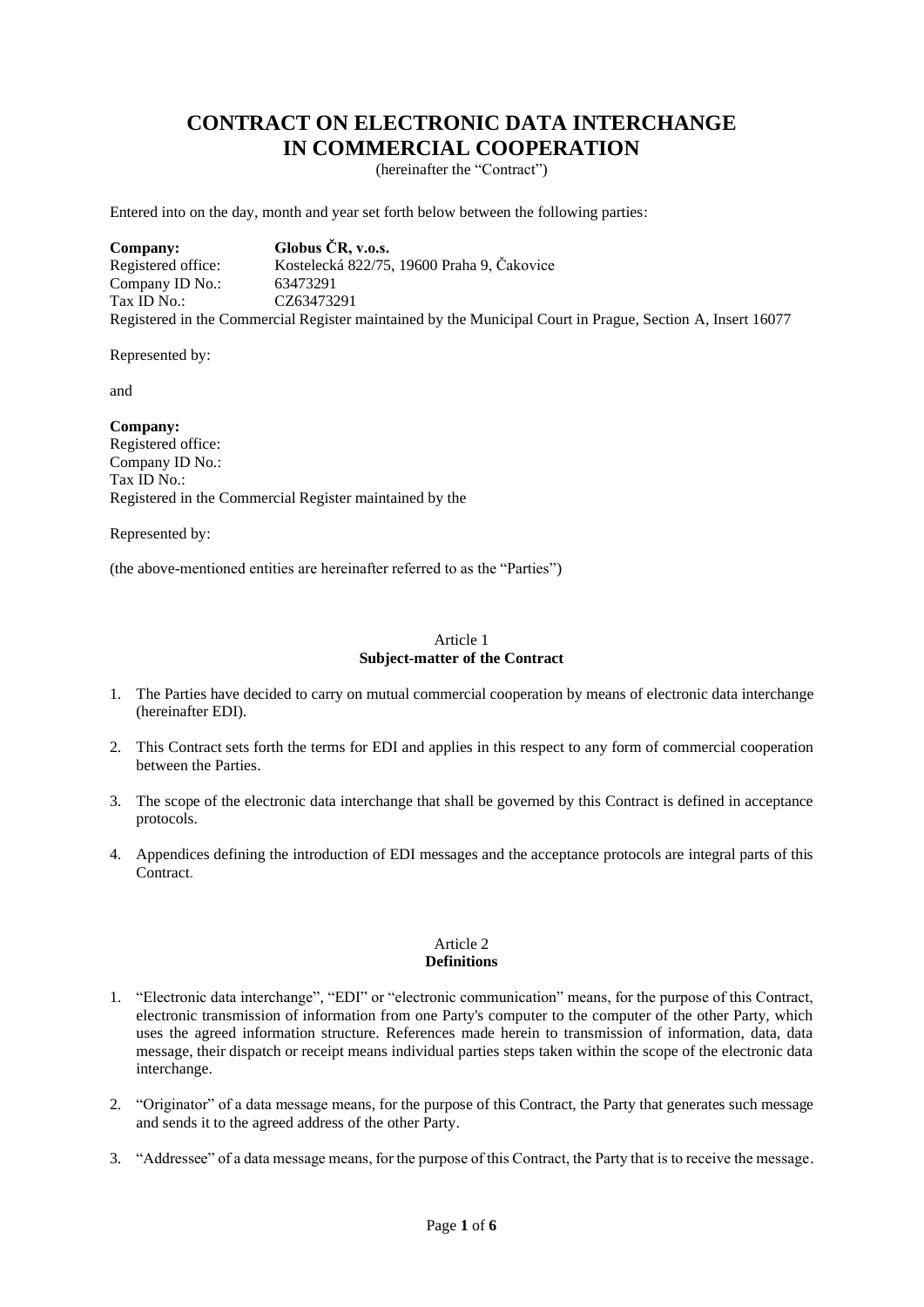4. "Communication Service Provider" means, for the purposes of this Contract, an individual or a legal entity (or more of them), who is not a part of either Party and who operates between the Originator and the Addressee and provides services relating to the data message transferred by electronic communication. The terms of cooperation of the Parties with the Communication Service Provider(s) are regulated by special contracts, which are not parts of and are not referred to in this Contract.

## Article 3 **Nature of acts taken by means of EDI**

- 1. The Parties hereby represent that the electronic data interchange carried on hereunder has the nature of a written legal act and is equal to the form of written contacts commonly used in all other instances. At the same time, the Parties expressly acknowledge that such transmission of messages may give rise to obligations that are legally valid and allow seeking the fulfilment of duties.
- 2. The Parties undertake not to challenge in any way and not to declare as void any acts taken hereunder only because such act has been taken in the form of the electronic data interchange.
- 3. The Parties hereby represent that all electronic messages and recordings made in accordance with this Contract are admissible as evidence and also undertake not to contest and not to challenge the admissibility of acts undertaken in the form of the electronic data interchange.

#### Article 4 **Communication and operation**

The Parties undertake to interchange electronically their respective data subject to the following conditions:

#### **1. Standardization**

The Parties undertake to comply with and to use the UN/EDIFACT standards and their subset EANCOM version D01B and higher according to the United Nations Directory for Data Interchange for Commerce (UN/TDI), which standards are specified in CSN No. 977117. The data elements of EDIFACT must be complied with also in case of communication via XML (XML2EDI, B2B). The Parties undertake to use designations of products and identification of business partners with the use of the standards GS1 Czech Republic in accordance with the recommendations of GS1 Global.

## **2. System operations**

The Parties undertake to maintain effectively and reliably and to test regularly their technical equipment, software and service required for successful transmission of information.

## **3. System changes**

The Parties may make system changes that may affect the electronic data interchange under this Contract only upon prior notification of any such system change to the other Party, which shall be delivered to the other Party not later than 14 days before making such system change. A system change may not threaten or restrict the electronic data interchange under this Contract.

## **4. Protective procedures and services**

The Parties are obliged to introduce and to maintain protective procedures and services to protect messages and their recordings from any disturbing influence.

## **5. Keeping the messages in archives**

The Parties undertake to keep all electronic message dispatched and received in the process of electronic data interchange in their archives at least for 5 years after dispatch or receipt of such messages

Upon request of the other Party, each Party is obliged to allow the comparison of the informative contents of such messages and to provide the required assistance in this respect. In case of a dispute between the Parties, which shall be referred by at least one Party to the court and where an electronic may be used as evidence in such dispute, such message must be kept by both Parties up to the final and effective date of the judgment in such matter, notwithstanding the time limit set forth in the first sentence of this paragraph.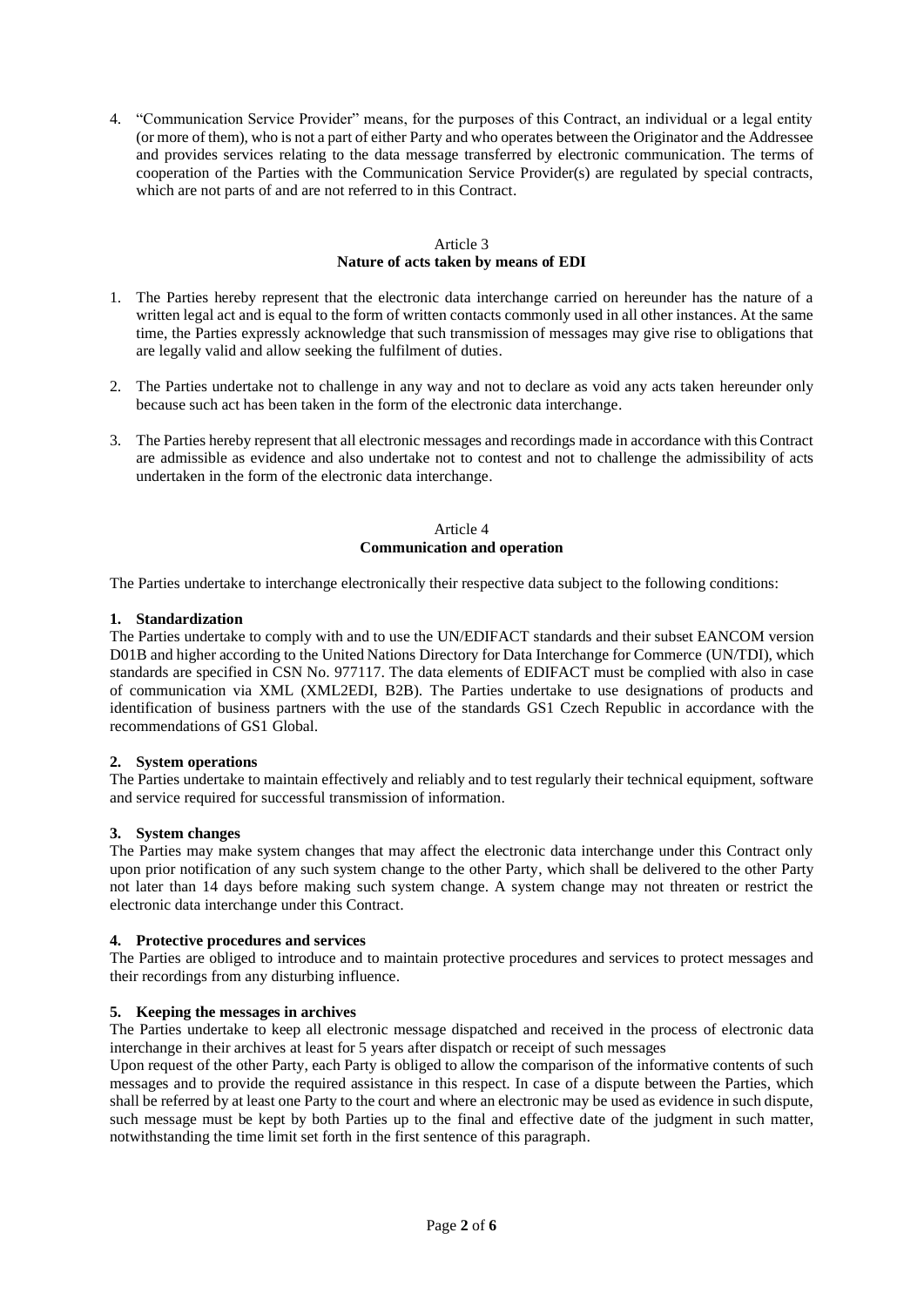#### **6. Requirements regarding the data contents**

The Parties are obliged to take all appropriate steps to ensure that the contents of the dispatched, received and maintained data complies with applicable laws of the Czech Republic.

## Article 5 **Specific technical conditions for EDI**

In the case that the Parties specify in writing the individual specific technical conditions (the communication methods, connection type, a third party involvement, etc.), under which the electronic data interchange between the Parties shall be carried on, such technical specification shall become an appendix to this Contract. Such defined appendices are numbered by an ascending number series beginning with 1 and shall be signed by authorized representatives of both Parties.

#### Article 6 **Processing of messages**

#### **1. Moment of dispatch**

Any message transmitted in accordance with this Agreement shall be deemed sent when the Communication Service Provider generates a notification of its dispatch and saves it in the communication space that is accessible to the Originator (such as an electronic mailbox).

#### **2. Moment of receipt**

Any message transmitted in accordance with this Agreement shall be deemed received when collected by the Addressee from his communication space and, if permitted by the technical conditions, when the Addressee generates the message of receipt of the electronic message and delivers it to his Communication Service Provider or saves it in the communication space accessible to the Originator such as an electronic mailbox). In cases where the B2B portal GROW of Globus ČR, v.o.s. is used for the communication, such portal shall be deemed the communication space.

#### **3. Technical errors**

E-mail:

A Party that receives a message with technical errors shall notify the other Party thereof without undue delay in an appropriate form.

#### Article 7 **Contact persons**

The Parties have agreed that the contact persons for technical matters related to the implementation of this Contract shall be the following persons:

| In: Globus CR, v.o.s.                              |                                                                   |                                                    |                    |
|----------------------------------------------------|-------------------------------------------------------------------|----------------------------------------------------|--------------------|
| Delivery address:<br>Telephone:<br>Fax:<br>E-mail: | Kostelecká 822/75, 196 00 Praha 9, Čakovice<br>$+420$ 724 655 884 |                                                    |                    |
|                                                    |                                                                   | Person authorized to sign the acceptance protocol: |                    |
|                                                    |                                                                   | Name:                                              |                    |
|                                                    |                                                                   | Telephone:                                         | $+420$ 724 655 884 |
| Fax:                                               |                                                                   |                                                    |                    |
| E-mail:                                            |                                                                   |                                                    |                    |
| In:                                                |                                                                   |                                                    |                    |
| Delivery address:                                  |                                                                   |                                                    |                    |
| Telephone:                                         |                                                                   |                                                    |                    |
| Fax:                                               |                                                                   |                                                    |                    |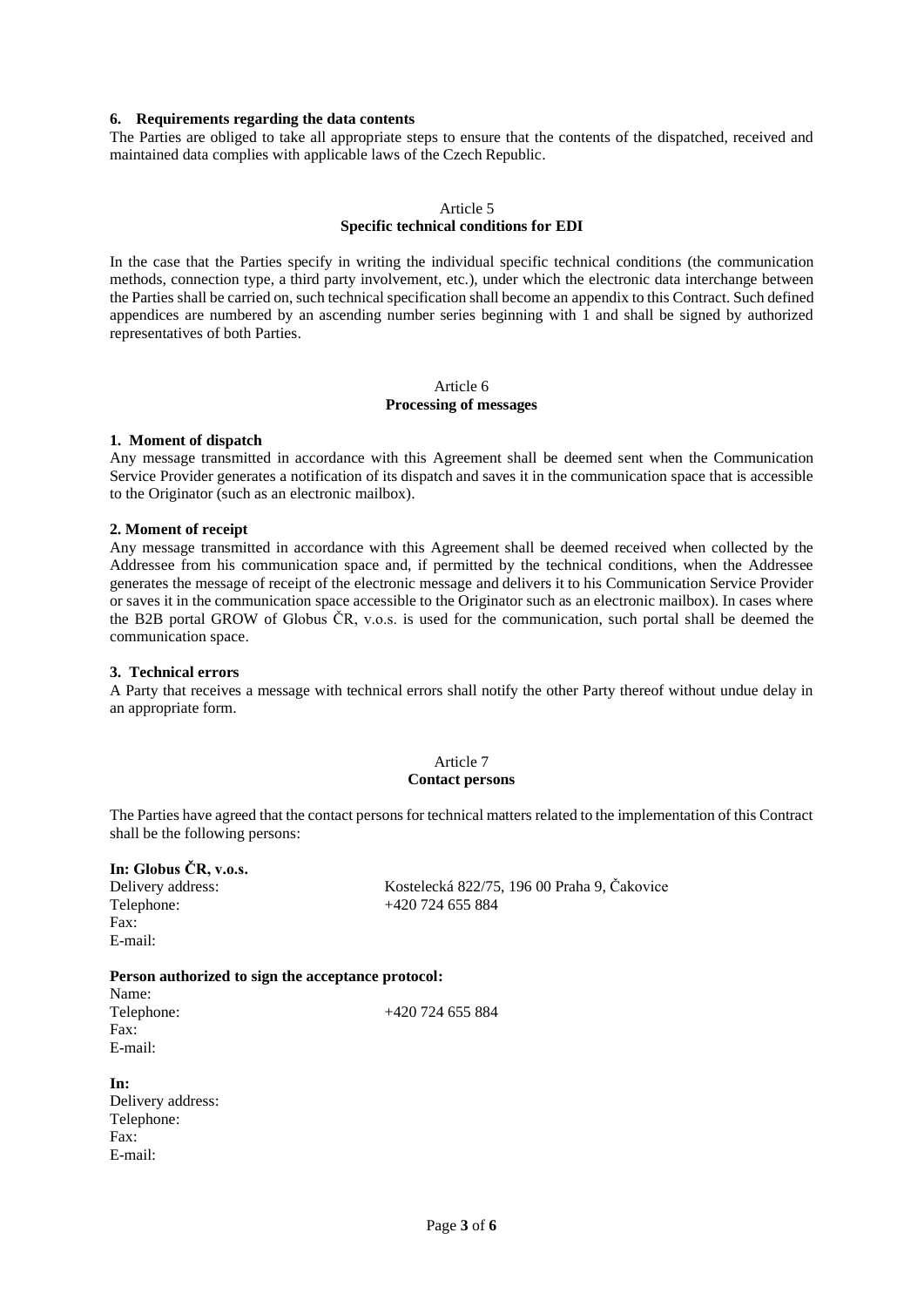**Person authorized to sign the acceptance protocol:** Name: Telephone: Fax: E-mail:

## Article 8 **Confidentiality**

- 1. The Parties undertake to implement all available measures and to use their best efforts to maintain business secret. This obligation also includes the obligation of the Parties to ensure that confidential information may not be disclosed to third parties through their respective employees.
- 2. The Parties shall ensure that the confidentiality of transmitted data becomes a part of all their contractual arrangements with third parties executed in connection with the electronic data interchange (e.g. Communication Service Providers).
- 3. Each of the Parties undertakes to keep confidential all information, circumstances and data learned in connection with the fulfilment of the subject-matter of this Contract. Notwithstanding the above provisions, the following information shall not be deemed confidential:
	- any information that has become in the public domain without wilful fault or omission of the receiving Party,
	- any information that had been legally available to the receiving Party before the execution of this Contract, provided that such information had not been the subject of another confidentiality agreement executed previously between the Parties or that the information as such does not have the nature of business secret,
	- any information that is the result of a procedure developed independently by the receiving Party, which is able to document this by its records or by confidential information of a third party,
	- any information that shall be provided to receiving party by a third party that has obtained such information directly or indirectly from the party that owns it and/or has acquired it illegally, while the receiving party did not and could not know about the illegal way of obtaining such information.
- 4. The obligation under the previous paragraph shall survive the expiry of this Contract during the entire period when its breach can cause damage.
- 5. The Parties have agreed that Globus ČR, v.o.s. is entitled to provide to the special-interest association of legal entities GS1 Czech Republic information about the types of EDI messages sent hereunder (whether it is an ORDER or DESADV message, etc.) and about the method by which the EDI messages are transmitted hereunder (whether it is EDIFACT, XML or other type of transmission), i.e. not about the specific contents of EDI messages.

## Article 9

## **Validity, effectiveness and duration of the Contract**

- 1. This Contract is shall come into force and effect as of the date of its signing by both Parties, provided that the condition set forth in paragraph 3 of this Article has been met.
- 2. This Contract is entered into for an unlimited period of time.
- 3. The necessary condition of the validity and effectiveness of this Agreement is the validity and effectiveness of the Goods Supply Agreement executed between the Parties.
- 4. This Agreement fully supersedes the prior contract on electronic data interchange in commercial cooperation concluded between the Parties.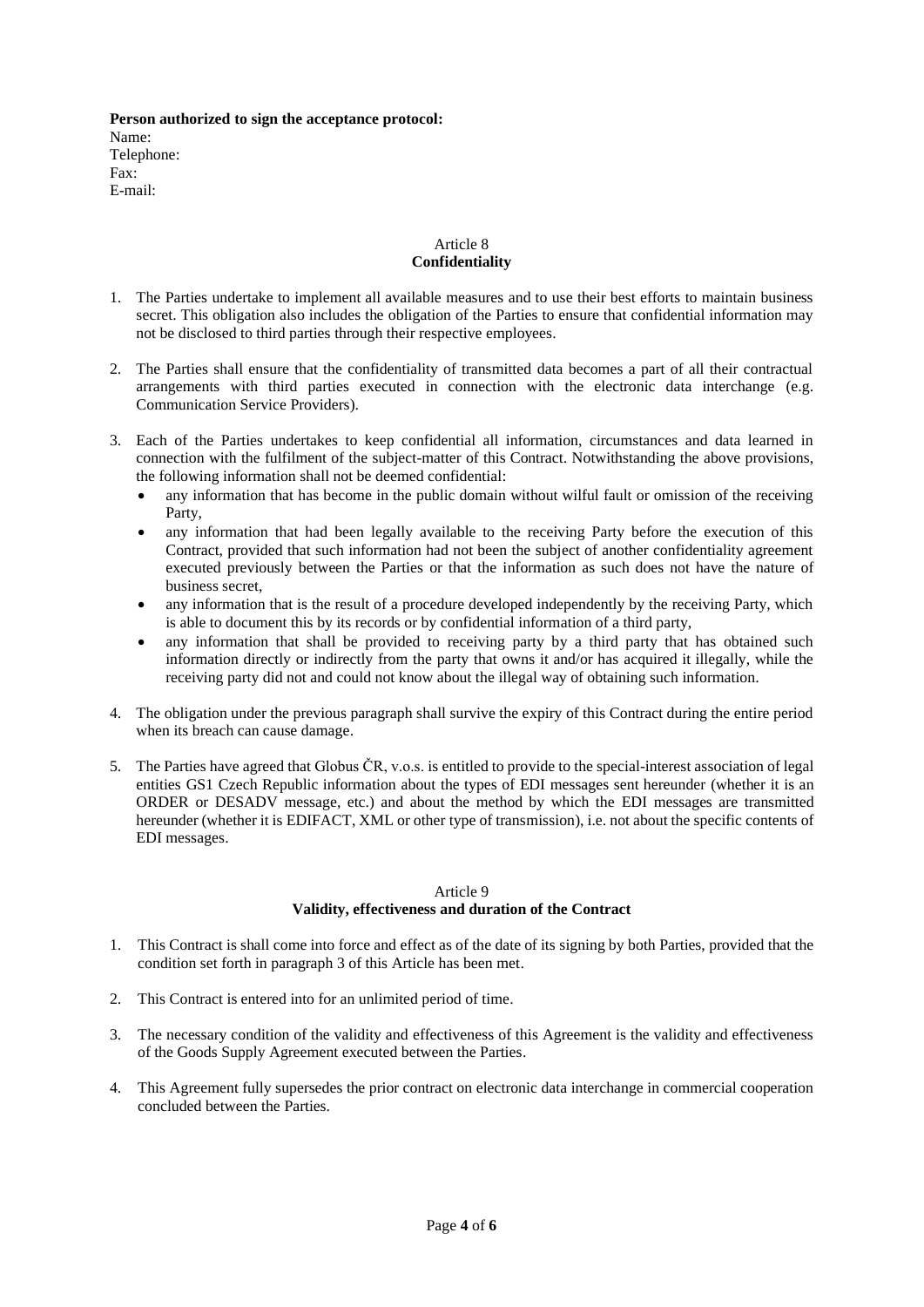#### Article 10 **Termination of the Contract by notice**

- 1. Each Party may terminate this Contract at any time by a written notice addressed to the other Party with the notice period of 1 month, which shall begin to run from the moment of delivery of the notice to the other Party. In case of any doubt about the other Party's address, such address is deemed to be the address stated in the heading of this Contract. This Contract may not be terminated through EDI.
- 2. The termination of this Contract shall not affect the electronic data interchange effectuated duly before the termination of this Contract by notice. Even after the termination of this Contract, both Parties shall be obliged to keep all data in the manner specified in this Contract and to comply with the arrangements set forth herein the nature of which indicates that they have to be complied with after the termination of this Contract (such as confidentiality).

## Article 11 **Rescission of the Contract**

- 1. Each Party may rescind this Contract by a written notice addressed to the other Party. Such rescission shall become effective upon the service of such notice to the other Party. The reason for the rescission is a material breach of this Contract by the other Party or a repeated breach thereof if the other Party has already been notified of such breach and asked to duly fulfil the Contract and to remove any defective situation and has failed to do so even with a reasonable time limit provided to it additionally. This Contract may not be rescinded through EDI.
- 2. The rescission of this Contract shall not affect the electronic data interchange effectuated duly before the termination of this Contract by rescission.

## Article 12

## **Force majeure**

- 1. In case of force majeure, each Party shall be released from its obligations arising under this Contract. Any total or partial failure of either Party to fulfil or delayed fulfilment of any of the obligations imposed hereby shall be tolerated and such Party shall not be liable for damage or otherwise penalited if such default is a direct or indirect results of any of the causes listed below.
- 2. Force majeure includes, without limitation, the elements, arbitrary conduct of third parties, an uprising, riots, strikes, shutdowns, labour boycott, occupation of property that is important for the fulfilment of duties arising from this Contract, wars (declared and undeclared), a change of the political situation which excludes or excessively hinders the exercise of rights and performance of duties arising from this Contract or any other similar cause.

## Article 13 **Dispute resolution**

- 1. This provision shall apply principally to the resolution of all disputes arising from the execution, interpretation, implementation and termination of this Contract and all immediately related parties (hereinafter the "Disputes").
- 2. The Parties undertake to endeavour to resolve amicably all Disputes.
- 3. If it is impossible to resolve any Dispute amicably, either Party hereto may file with the court having local jurisdiction a motion (petition) for resolution of the Dispute (issue of a decision) in accordance with generally binding laws.